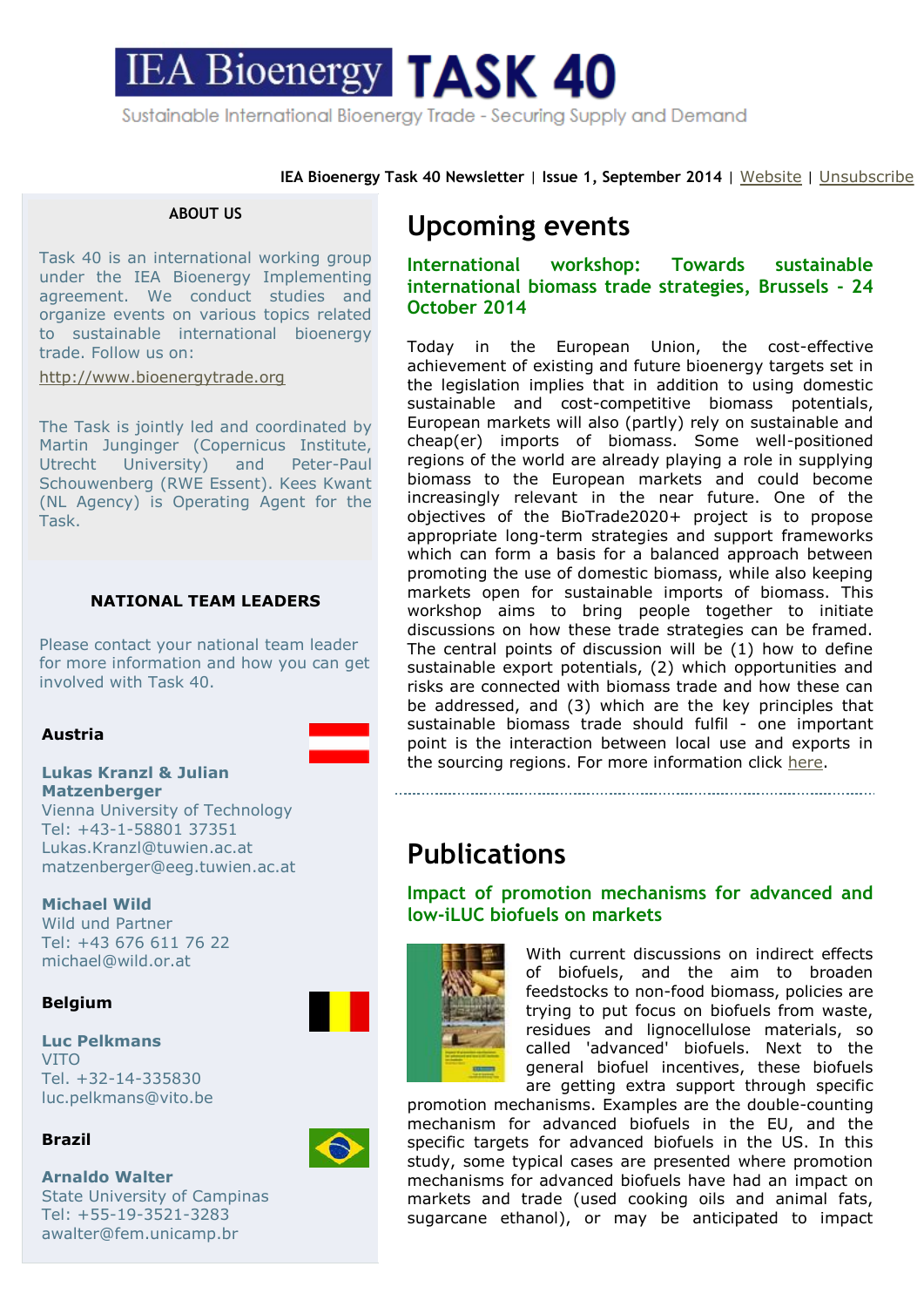#### **Denmark**

#### **Jørgen Hinge Jonas Dahl**

Danish Technological Institute Tel: +45 -7220- 1302 jhi@teknologisk.dk joda@teknologisk.dk

## **Anders Evald**

**HOFOR** Tel: +45 27 95 44 04 aev@hofor.dk

### **Finland**

**Tapio Ranta** Lappeenranta University of Technology Tel: +358 294 462 111 tapio.ranta@lut.fi

### **Jussi Heinimö**

Innovation and Technology Center Miktech Oy Tel. +358 40 5440936 jussi.heinimo@miktech.fi

### **Germany**

**Uwe R. Fritsche**

IINAS - International Institute for Sustainability Analysis and **Strategy** Tel: +49 (6151) 94324-0 uf@iinas.org

**Daniela Thrän** DBFZ  $Tel: +49- 341- 2434-435$ Daniela.Thraen@dbfz.de

#### **Michael Deutmeyer**

Green Carbon Group Mobile: +49 173-9099250 michael.deutmeyer@greencarbon-group.com

### **Italy**

**Luca Benedetti Emanuele Bianco** Gestore Servizi Energetici (GSE) luca.benedetti@gse.it emanuele.bianco@gse.it

### **The Netherlands**

**Martin Junginger** Utrecht University Tel: +31-30-2537643 h.m.junginger@uu.nl



markets and trade in the future (straw, wood pellets). General conclusions and summaries of the four case studies can be found in a summary report. The selected cases are: the cases of the contract of the cases are:

1. Used cooking oils and animal fats for biodiesel: impact of the double-counting mechanism for advanced biofuels in the European Renewable Energy Directive on market prices and trade flows, analysed for the Netherlands and Italy.

2. Sugarcane ethanol: impact of the subtargets for specific advanced biofuels in the US Renewable Fuels Standard (RFS2), where sugar cane ethanol is classified as 'advanced biofuel'. This has had a clear impact on prices and trade patterns between Brazil and the US.

3. Crop residues (straw) for bioenergy: straw may play an important role for advanced biofuels in the future. In countries such as Germany, Denmark or Poland, this is an emerging feedstock for energy and biofuels. There are already some experiences we can take into account from the promotion of straw for stationary energy, e.g. in Denmark.

4. International trade of US wood pellets for bioenergy in the EU: Renewable Energy promotion in certain EU Member States is causing considerable trade flows from the US to the EU. There is clear that there are interactions with existing wood markets and forestry practises. In the future there may be additional effects when demand for cellulose-based biofuels enters these markets.

#### [Download reports](http://bioenergytrade.org/publications.html#Lowiluc)

## **Biomethane – status and factors affecting market development and trade**



A new report was prepared jointly by Task 40 and Task 37 to address the status and emerging challenges of dealing with the rapid growth of production of biomethane, by either anaerobic digestion or thermal gasification, the developing biomethane market and trade of the gaseous biofuel. The aim of this study is to provide an up-to-

date overview of the status of biomethane (including upgraded biogas and bio-SNG) production, grid injection and use in different countries, and to illustrate the options and needs for the development of larger biomethane supply strategies. The focus is on technical, economic and management- related hurdles to inject biomethane into the natural gas grid and to trade it transnationally. The study provides insights into the current status of technologies, technical requirements and sustainability indicators as well as cost of biomethane production and use in general and especially in selected countries. It also assesses implementation strategies, market situations and market expectations in selected countries, and proposes actions to be taken to reduce barriers and to develop the market step-by-step. The publication (ISBN 978-1-910154-10-6) is available electronically on the Task 40 [\(here\)](http://www.bioenergytrade.org/publications.html#Biomethane2014) and Task 37 [\(here\)](http://www.iea-biogas.net/technical-brochures.html) websites.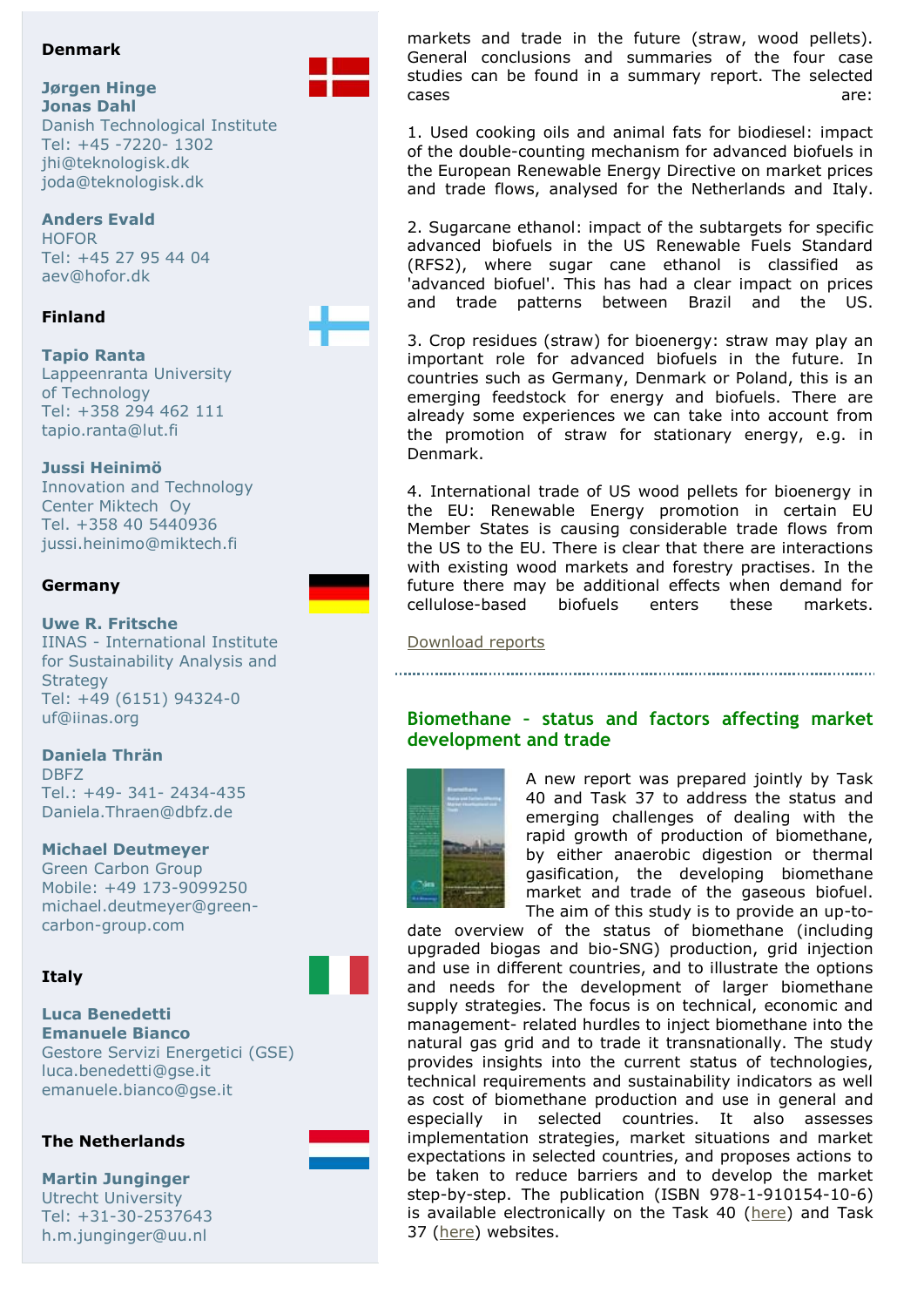**Peter-Paul Schouwenberg** RWE Generation Hard Coal & Gas Netherlands Tel: +31-(0)6-11513528 peterpaul.schouwenberg@rwe.com

#### **Norway**

#### **Trønd Bratsberg** Enova

Tel: +47 466 75 142 arild.fallan@enova.no

## **Birger Solberg**

**Erik Trømborg** Norwegian University of Life **Sciences** Tel: +47-64-965728 erik.tromborg@umb.no

## **Sweden**

## **Bo Hektor**

Representing Svebio Tel: +46-8109915 bo.hektor@fbio.se

## **Lena Dahlman**

Sveaskog Tel: +46-08-441-70-83 lena.bruce@sveaskog.se

### **United States**

## **J. Richard Hess Patrick Lamers**

Idaho National Laboratory Tel: +1- 208-526-0115 JRichard.Hess@inl.gov patrick.lamers@inl.gov

## **United Kingdom**

#### **Rocio Diaz-Chavez & Jeremy Woods** Imperial College London, CEP Tel. + 44 (0)20 7594 7315 r.diaz-chavez@imperial.ac.uk

**Nigel Burdett** Nigel.Burdett@drax.com

## **Operating Agent**

## **Kees Kwant**

Netherlands Enterprise Agency Tel: +31 - 88 - 602 2458 kees.kwant@rvo.nl

**Ecological sustainability of wood bioenergy feedstock supply chains: Local, national and international policy perspectives**



The report first provides a brief overview of development of policy and criteria related to sustainability of bioenergy in the EU and in key biomass importer Member States (United Kingdom, the Netherlands and Belgium). The following sections then provide an thorough review of policy, regulations and practices of Canada and the

United States, with a special focus of key biomass producing provinces/states (British Columbia, Ontario and Quebec in Canada, Georgia, New York and Massachusetts and California in the US); this in-depth analysis of the Canadian and American contexts was made possible due to the abundance of information available for those countries, but was also found necessary due to the scarcity of syntheses on this information. The next section then provides an overview of the policy and practices for land and forest management in Russia, with a focus on the region of Northwest Russia, based on the information that was possible to gather from this area. The report concludes with a discussion and main conclusions stemming from the analysis of the case studies. [Download report.](http://bioenergytrade.org/downloads/t40-sustainable-wood-energy-2014.pdf)

## **Statement: Workshop on "Forests, bioenergy and climate change mitigation", Copenhagen, 19-20 May 2014**

This statement is an outcome of the workshop on "Forests, bioenergy and climate change mitigation", held May 19-20, 2014 in Copenhagen , which had the following objectives:

- to facilitate dialogue between scientists on the topic of climate effects of forest -based bioenergy, in order to advance scientific understanding of the topic and to clarify divergent views on the role of forest-based bioenergy in climate change mitigation, and

- to identify knowledge gaps and priorities for future research and data collection, in order to improve scientific understanding and support policy development for forestbased bioenergy.

The statement is available at the **Task 38 website** and also in [PDF version.](http://task38.org/JRC_IEABio_EEA_IINAS_Joint_CPH_Workshop_Statement_2014.pdf)

**Summary and presentations: Workshop Biomass trade & supply system opportunities in a world-wide bio-based economy, Jonkoping, Sweden - 4 Jun 2014**

On June 4th, IEA Bioenergy Task 40 organized a workshop on biomass trade and supply system opportunities in a world-wide bio-based economy, as a side event during the